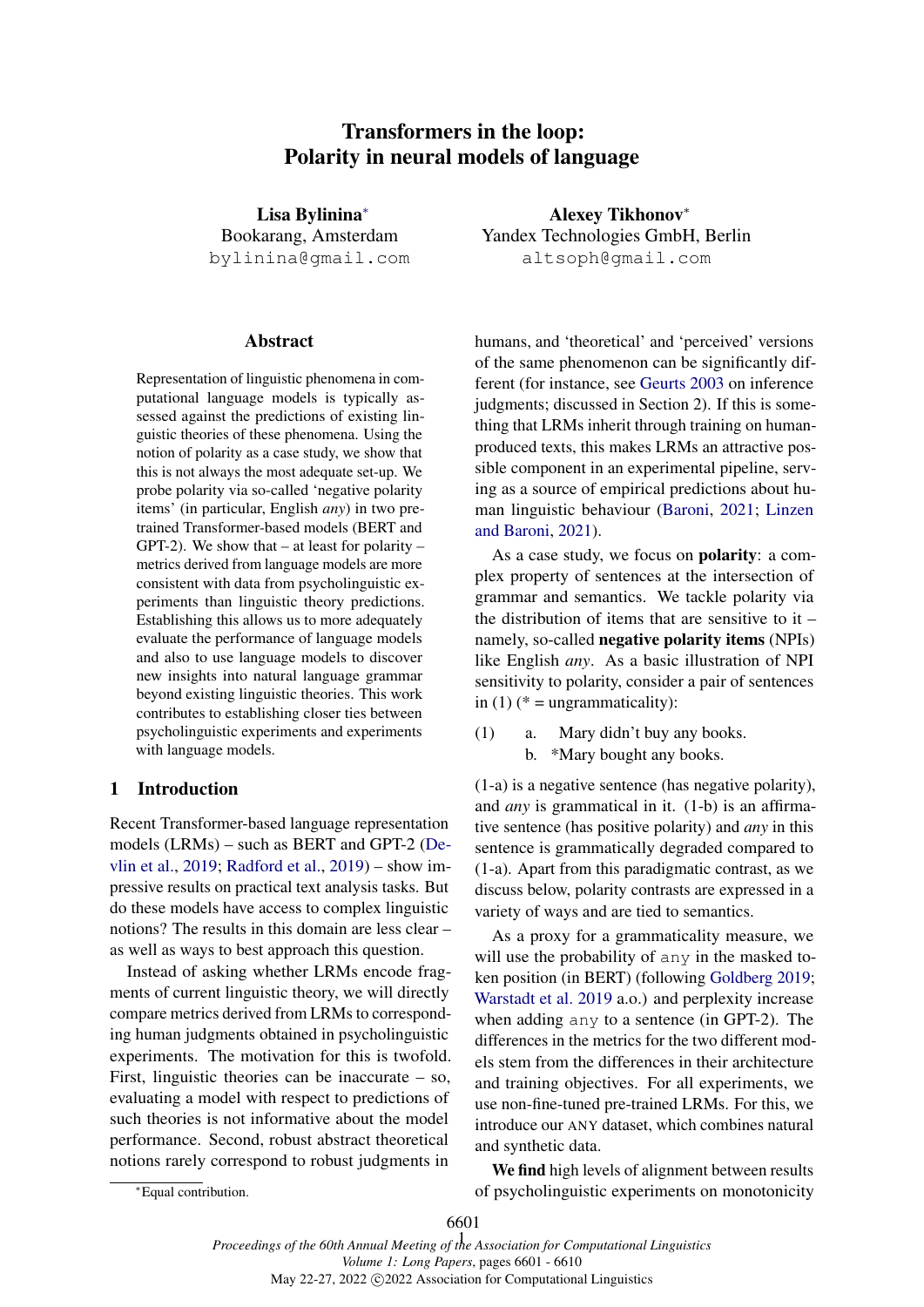and NPIs, on the one hand – and our LRM-derived results, on the other hand. Furthermore, show how LRMs can be used to make new predictions about NPIs in contexts with different numerals and confirm these predictions in a psycholinguistic experiment.

This case study contributes to the complement of the 'interpretability of neural LRMs' research agenda: we can ask not only what linguistic tasks tell us about LRMs, but also what these models can help us find out about natural language (see [Baroni](#page-8-2) [2021;](#page-8-2) [Linzen and Baroni](#page-8-3) [2021](#page-8-3) for a discussion along these lines).

The paper is structured as follows. First, in section 2, we set up the context for our study: we describe the background in theoretical and experimental linguistics in the domains relevant for our discussion. Section 3 discusses previous work on NPIs and polarity in computational linguistics. Section 4 contains the description of our experimental method. First, we introduce our ANY dataset; then, we describe the tests and metrics we use with BERT and with GPT-2 given our dataset. Section 5 discusses our results. In section 6, we go beyond state-of-the-art knowledge in experimental semantics and pragmatics and study the effect of the numeral on NPI acceptability – first, we do a BERT study and then confirm the results on human participants. Section 7 concludes: we propose directions for future work aligning experimental studies of language in humans and LRMs.

# 2 Background

NPIs are expressions with limited linguistic distribution. While their use is grammatical in some sentences, in other sentences their use results in ungrammaticality. The distribution of NPIs like *any* is governed by the notion of polarity that is much more intricate than the simple presence or absence of sentential negation, as in (1).

For instance, in examples (2)-(3), (2) are 'negative enough' to allow for (='license') *any*, while (3) are not – even though none of these sentences contain overt sentential negation.

- (2) a. None of the boxes contain anything.
	- b. Nobody talked to anybody.
	- c. At most five students did anything.
	- d. Few people had any thoughts
- (3) a. \*Some of the boxes contain anything. b. \*Somebody talked to anybody.
	- c. \*At least 5 students did anything.

d. \*Many people had any thoughts

The notion of polarity at play here relates to a semantic notion of **monotonicity**.<sup>[1](#page-1-0)</sup>

The notion of **monotonicity** builds on logical entailment. Monotonicity of a linguistic environment defines its entailment patterns. In (4), the domain in square brackets is upward-entailing (UE), or upward-monotone, – as evidenced by the valid inference from sets (*textbooks*) to supersets (*books*): sentence (4-b) entails sentence (4-a).

(4) a. Some boxes [ contain books  $]_$ \uparrow} b. Some boxes [ contain textbooks ]<sup>↑</sup>

In contrast, (5) shows a downward-entailing (DE), or downward-monotone, environment, which supports inferences from sets (*books*) to subsets (*textbooks*): (5-a) entails (5-b).

(5) a. No boxes [ contain books  $]_{\downarrow}$ b. No boxes [ contain textbooks ] |

Not all environments are either UE or DE – some are non-monotone, that is, supporting neither of the inferences:

(6) a. Exactly 5 boxes [ contain books ]<sup>−</sup> b. Exactly 5 boxes [ contain textbooks ]<sup>−</sup>

Expressions responsible for monotonicity of a linguistic context are a heterogeneous class that includes sentential operators such as negation and conditional *if*; quantifiers (*some*, *no*, *few*, *at most five* etc.); quantificational adverbs (*rarely*, *always* etc.) and more.

Monotonicity is a highly abstract logical property interfacing with general reasoning. At the same time, it is deeply embedded into natural language grammar and it is relevant for understanding of inner workings of different linguistic expressions, such as NPIs.

As shown by examples (1)-(3), DE contexts give rise to negative polarity, as seen from NPI acceptability; UE contexts are positive. There is conflicting evidence concerning non-monotone contexts (Crnič, [2014;](#page-8-5) [Alexandropoulou et al.,](#page-8-6) [2020\)](#page-8-6).

The connection between monotonicity and NPI licensing is undeniable also beyond examples (1)- (3) (see [Fauconnier](#page-8-7) [1975;](#page-8-7) [Ladusaw](#page-8-8) [1979](#page-8-8) and much

<span id="page-1-0"></span><sup>&</sup>lt;sup>1</sup>This is a simplification. This is true of so-called 'weak NPIs' – a subclass of NPIs to which *any* belongs. We will keep referring to them simply as NPIs since we are only discussing weak ones. There are also other factors in weak NPI distribution apart from monotonicity (see [Giannakidou](#page-8-9) [1998;](#page-8-9) [Barker](#page-8-10) [2018\)](#page-8-10). Still, we focus on monotonicity as a crucial factor in NPI acceptability, following evidence discussed in the rest of the section.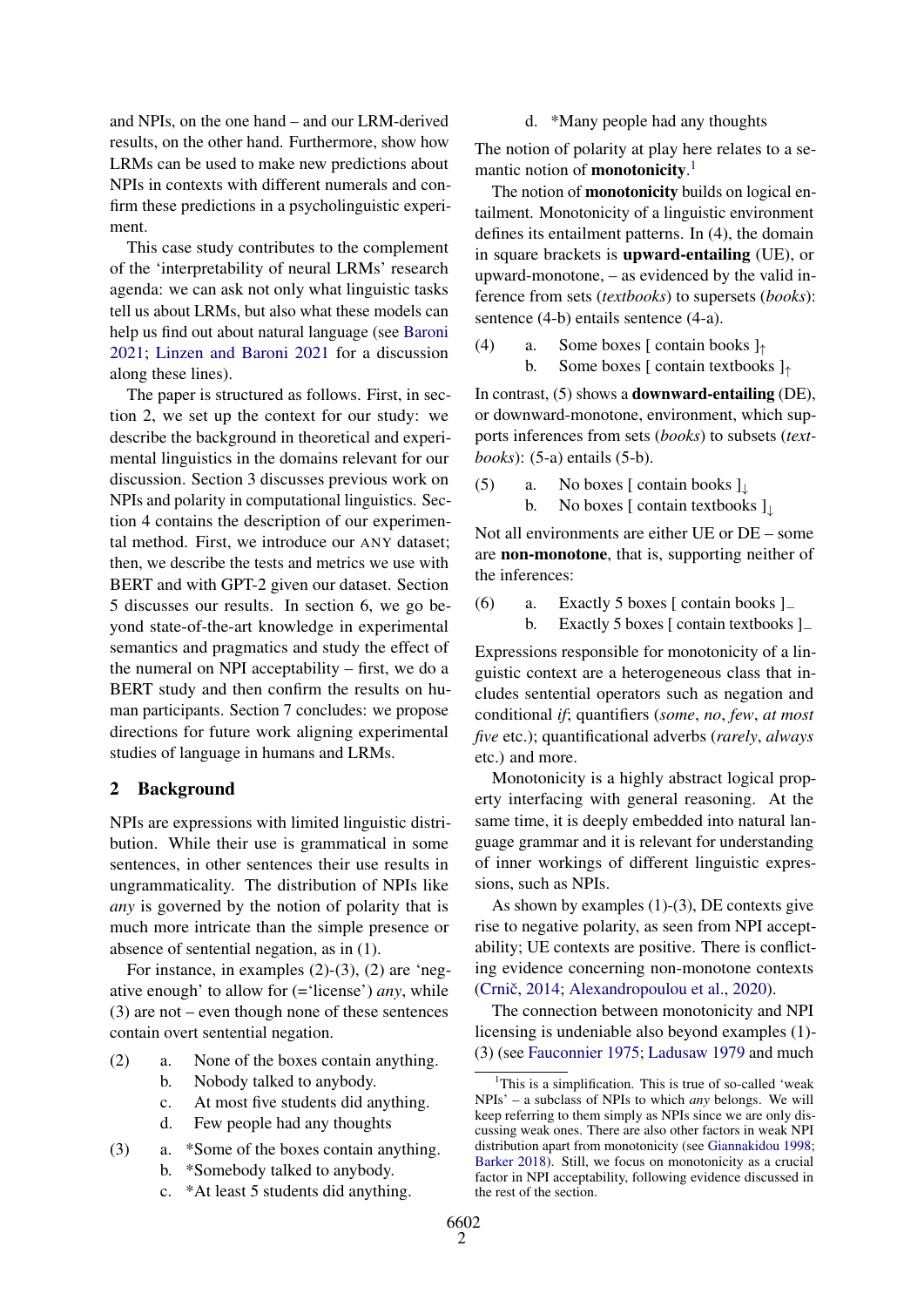<span id="page-2-0"></span>

|                    | Logical monotonicity          | Subjective monotonicity     |                   |  |  |  |  |  |  |  |
|--------------------|-------------------------------|-----------------------------|-------------------|--|--|--|--|--|--|--|
| $NEG$ $>>$ $AFF$ ; | AT MOST $>$ AT LEAST          | $NEG$ > AT MOST; NO > FEW   |                   |  |  |  |  |  |  |  |
| $NO \gg$ SOME;     | AT MOST $>$ BETWEEN / EXACTLY | $NEG$ > FEW:                | NO > FEWER        |  |  |  |  |  |  |  |
| $FEW >$ MANY;      | FEW > BETWEEN / EXACTLY       | $NEG$ > FEWER;              | FEWER > AT MOST   |  |  |  |  |  |  |  |
| $FEWER > MORE$ :   | $FEWER$ $>$ BETWEEN / EXACTLY | $\parallel$ NO $>$ AT MOST; | EXACTLY > BETWEEN |  |  |  |  |  |  |  |

Table 1: Graded monotonicity: summary of psycholinguistic experimental results [\(Geurts,](#page-8-1) [2003;](#page-8-1) [Sanford et al.,](#page-9-2) [2007;](#page-9-2) [Chemla et al.,](#page-8-11) [2011;](#page-8-11) [McNabb et al.,](#page-9-3) [2016;](#page-9-3) [Denic et al.](#page-8-12), [2020\)](#page-8-12). The order in pairs represents that the first element is judged as a better NPI licenser than the second one or that it better supports DE inferences (or both). That is, 'NEG >> AFF' reads as 'Sentences with sentential negation show much higher level of NPI acceptability or support DE inferences more than simple affirmative sentences.'. The 'Logical monotonicity' side of the table groups together all relations expected under the logical view of monotonicity; 'Subjective monotonicity' contains additional asymmetries found experimentally that do not follow from the simple logical view.

subsequent literature). Experimental evidence shows a bi-directional connection between inference judgments in a context and NPI acceptability in that context. [Chemla et al.](#page-8-11) [\(2011\)](#page-8-11) found that the inferences a person considers valid in a given linguistic context predict how acceptable they would find an NPI in that same context. Conversely, [Denic´](#page-8-12) [et al.](#page-8-12) [\(2020\)](#page-8-12) show that inferential judgments are modified by the presence of an NPI. So, the two phenomena show clear mutual influence.

Importantly, both monotonicity and NPI acceptability in humans is not an all-or-nothing matter. Acceptance of logically valid inferences and rejection of invalid ones varies to some extent from person to person – and from context to context [\(Geurts,](#page-8-1) [2003;](#page-8-1) [Sanford et al.,](#page-9-2) [2007;](#page-9-2) [Chemla et al.,](#page-8-11) [2011;](#page-8-11) [McNabb et al.,](#page-9-3) [2016;](#page-9-3) Denić et al., [2020\)](#page-8-12).

[Chemla et al.](#page-8-11) [\(2011\)](#page-8-11) report that logically DE sentences with *no* are perceived as DE by human participants only 72% of the time. *At most* – also logically a DE environment – is only recognized as such 56% of the time. Moreover, *less than* and *at most* – truth-conditionally equivalent environments – differ in DE inference endorsement by 11%. The best predictor of NPI acceptability by humans was found to be not the logical entailment pattern but the subjective, or perceived, one [\(Chemla et al.,](#page-8-11) [2011;](#page-8-11) Denić et al., [2020\)](#page-8-12).

There is no single overarching psycholinguistic study testing the whole landscape of contexts. Combined knowledge from an array of studies [\(Geurts,](#page-8-1) [2003;](#page-8-1) [Sanford et al.,](#page-9-2) [2007;](#page-9-2) [Chemla et al.,](#page-8-11) [2011;](#page-8-11) [McNabb et al.,](#page-9-3) [2016;](#page-9-3) Denić et al., [2020\)](#page-8-12) produces the picture summarized in Table [1.](#page-2-0)

#### 3 Previous work

NPIs have been a topic of an investigation in the context of LRMs, both as a subset of a more general test dataset [\(Marvin and Linzen,](#page-9-4) [2018;](#page-9-4) [Hu et al.,](#page-8-13) [2020\)](#page-8-13), and as the main object of study [\(Jumelet](#page-8-14) [and Hupkes,](#page-8-14) [2018;](#page-8-14) [Warstadt et al.,](#page-9-1) [2019;](#page-9-1) [Jumelet](#page-8-15) [et al.,](#page-8-15) [2021;](#page-8-15) [Weber et al.,](#page-9-5) [2021\)](#page-9-5). Here we focus on [\(Warstadt et al.,](#page-9-1) [2019\)](#page-9-1) as a representative case, as it shares with other previous studies its general set-up: assessment of LRMs against predictions of linguistic theory.

[Warstadt et al.](#page-9-1) [\(2019\)](#page-9-1) focus on NPIs in BERT. Using a variety of testing techniques, both zeroshot and with fine-tuning, they conclude that BERT's ability to recognize NPI licensing environments and, therefore, to tell licit uses of NPIs from illicit ones varies a lot depending on the type of context, scope configuration and the type of experimental setting.

This might lead one to conclude that BERT's ability to recognize polarity of a sentence is not so great across the board. Indeed, reports from other tasks that involve polarity and/or monotonicity seem to support this. In particular, natural language inference has been reported to be hard for LRMs [\(Yanaka et al.,](#page-9-6) [2019a](#page-9-6)[,b;](#page-9-7) [Talmor et al.,](#page-9-8) [2020;](#page-9-8) [Geiger et al.,](#page-8-16) [2020\)](#page-8-16). Remarkably, [Geiger](#page-8-16) [et al.](#page-8-16) [\(2020\)](#page-8-16) report that fine-tuning BERT on the SNLI dataset and then evaluating it on DE sentences (their NMoNLI dataset) results in 2.2% accuracy – that is, the model practically ignores the monotonicity profile of the sentence. But is alleged poor polarity detection to blame here?

Importantly for our study, [Warstadt et al.](#page-9-1) [\(2019\)](#page-9-1) judge BERT's recognition of NPI acceptability against logical monotonicity rather than subjective monotonicity as uncovered by psycholinguistic experiments. So, we believe that these results deserve a second look.

One of the measuring techniques in [Warstadt](#page-9-1) [et al.](#page-9-1) [\(2019\)](#page-9-1) is very close to one of the two tech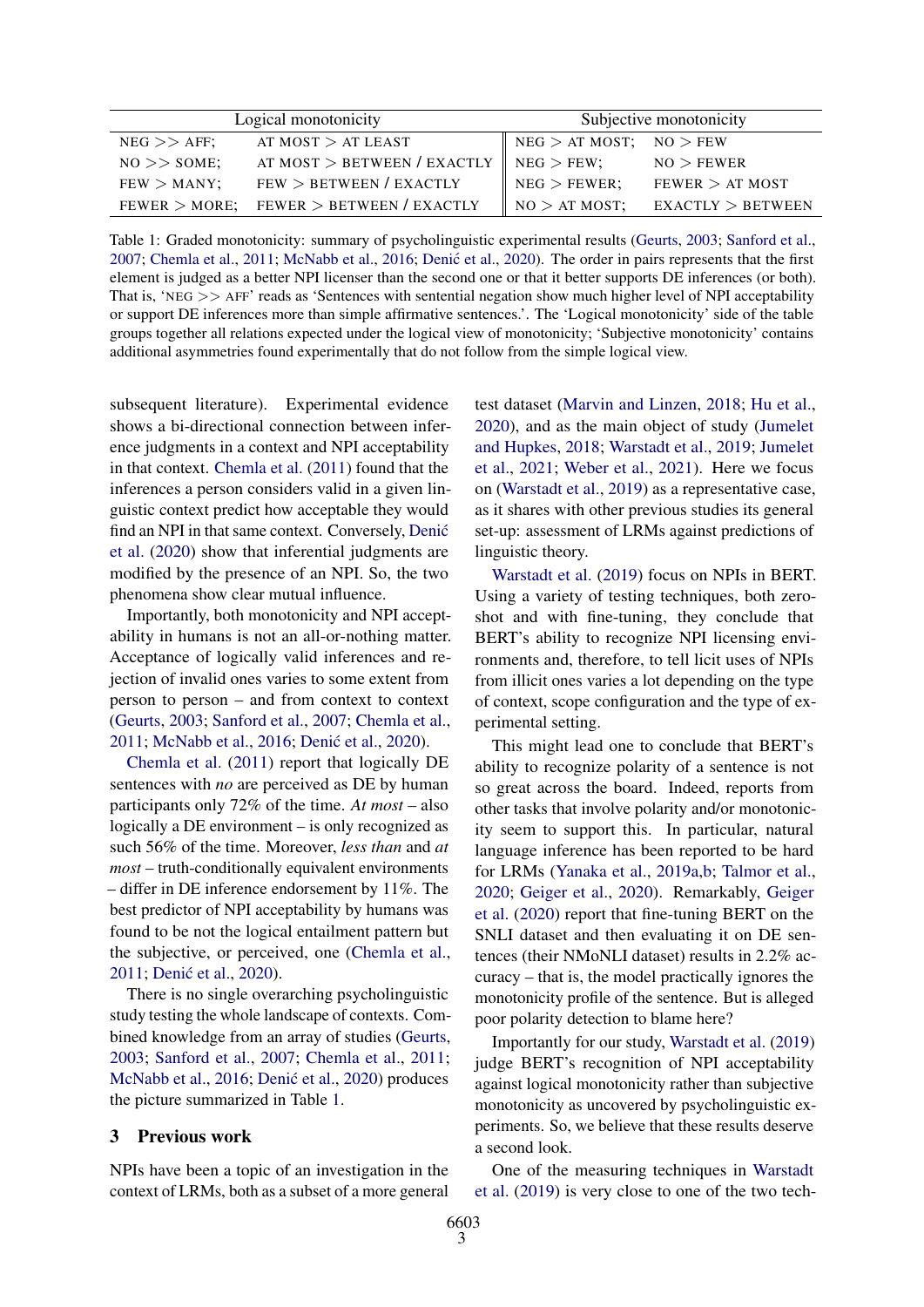niques we will adopt in this paper. It is a version of Cloze Test adapted for MLM, where probabilities of candidates for the masked position are compared. We discuss the set-up in section 4.

Finally, the idea of targeted LRM evaluations modeled after psycholinguistic experiments is being used in an increasing number of recent studies, albeit mainly in the domains of syntax and lexical semantics [\(Gulordava et al.,](#page-8-17) [2018;](#page-8-17) [Linzen et al.,](#page-8-18) [2016;](#page-8-18) [Marvin and Linzen,](#page-9-4) [2018;](#page-9-4) [Wilcox et al.,](#page-9-9) [2018;](#page-9-9) [Chowdhury and Zamparelli,](#page-8-19) [2018;](#page-8-19) [Futrell](#page-8-20) [et al.,](#page-8-20) [2019;](#page-8-20) [Nair et al.,](#page-9-10) [2020;](#page-9-10) [Abdou et al.,](#page-8-21) [2020;](#page-8-21) [Ettinger,](#page-8-22) [2020\)](#page-8-22).

We move on to describing our dataset, procedure and results.

### 4 Method

We perform two types of tests using the dataset that we produce for this purpose. One experiment is done with BERT, the other one with GPT-2. Both experiments are performed in a zero-shot setting – using the pre-trained models without fine-tuning. The goal of these experiments is to test the contrasts between types of sentences described in Table [1.](#page-2-0) We will do this by comparing the relevant pairs of contexts along LRM-derived metrics that are meant to capture grammaticality / acceptability.

First, we describe the dataset; then we explain the experiment procedure for BERT and GPT-2; finally, we report and discuss the results.

# 4.1 The ANY dataset<sup>[2](#page-3-0)</sup>

Our dataset consists of two parts: one with natural and one with synthetic data.

## 4.1.1 Natural data

We scraped the Gutenberg Project and a subset of English Wikipedia to obtain the list of sentences that contain *any*. Next, using a combination of heuristics<sup>[3](#page-3-1)</sup>, we filtered the result with regular expressions to produce two sets of sentences (the second set underwent additional manual filtering):

- 3844 sentences with sentential negation and a plural object with *any* to the right to the verb;
- 330 sentences with *nobody / no one* as subject and a plural object with *any* to the right.

The first set was modified to substitute the negated verb by its non-negated version, so we contrast 3844 sentences with negation and 3844 affirmative ones (NEG vs. AFF). In the second dataset, we substituted *nobody* for *somebody* and *no one* for *someone*, to check the SOME vs. NO contrast.

# 4.1.2 Synthetic data

We used the following procedure. First, we automatically identified the set of verbs and nouns to build our items from. To do so, we started with bert-base-uncased<sup>[4](#page-3-2)</sup> vocabulary. Taking its non-subword lexical tokens is an easy way to get a list of simple and common words. We ran this list through a SpaCy POS tagger<sup>[5](#page-3-3)</sup>. Further, we lem-matized the result using pattern<sup>[6](#page-3-4)</sup> and dropped duplicates. Then, we filtered out modal verbs, singularia tantum nouns and some visible lemmatization mistakes. Finally, we filtered out non-transitive verbs to give the dataset a bit of a higher baseline of grammaticality.[7](#page-3-5)

We kept top 100 nouns and top 100 verbs from the resulting lists – these are the lexical entries we will deal with. Then, we generated sentences with these words, using the following pattern:

 $\mathrm{A}(\mathrm{n})$  noun $_{x}$  verb.PST.SG  $\mathrm{a}(\mathrm{n})$  noun $_{y}{}^{8}$  $_{y}{}^{8}$  $_{y}{}^{8}$ 

For this, we iterate over the 100 nouns in the subject and the object positions (excluding cases where the same noun appears in both positions) and over the 100 verbs. The procedure gave us 990k sentences like these:

- (7) a. A girl crossed a road.
	- b. A community hosted a game.
	- c. A record put an air.

Some are more natural, make more sense and adhere to the verb's selectional restrictions better than the others. To control for this, we ran the sentences through  $GPT-2^9$  $GPT-2^9$  and assigned perplexity to all candidates. Then we took the bottom 20k of the sentences ( $\approx$  the most 'natural' ones) as the core of our synthetic dataset.

```
4https://huggingface.co/
bert-base-uncased
```
<span id="page-3-3"></span><sup>5</sup>[https://github.com/explosion/](https://github.com/explosion/spacy-models) [spacy-models](https://github.com/explosion/spacy-models)

```
9https://huggingface.co/gpt2
```
<span id="page-3-0"></span><sup>&</sup>lt;sup>2</sup>The data are available at  $https://github.com/$ [altsoph/Transformers-in-the-loop](https://github.com/altsoph/Transformers-in-the-loop)

<span id="page-3-1"></span><sup>&</sup>lt;sup>3</sup>The script that can be used to reproduce the filtering procedure is available in the project repository, see fn. 2.

<span id="page-3-5"></span><span id="page-3-4"></span><sup>6</sup><https://pypi.org/project/Pattern/>

 $7$ Our procedure was equivalent to that in  $q$ ithub.com/ [Mirith/Verb-categorizer](github.com/Mirith/Verb-categorizer)

<span id="page-3-6"></span><sup>&</sup>lt;sup>8</sup>We use the singular indefinite object for this part of the procedure to avoid idiomatic verb phrases (*change hands*, *join forces*) at the top of the list.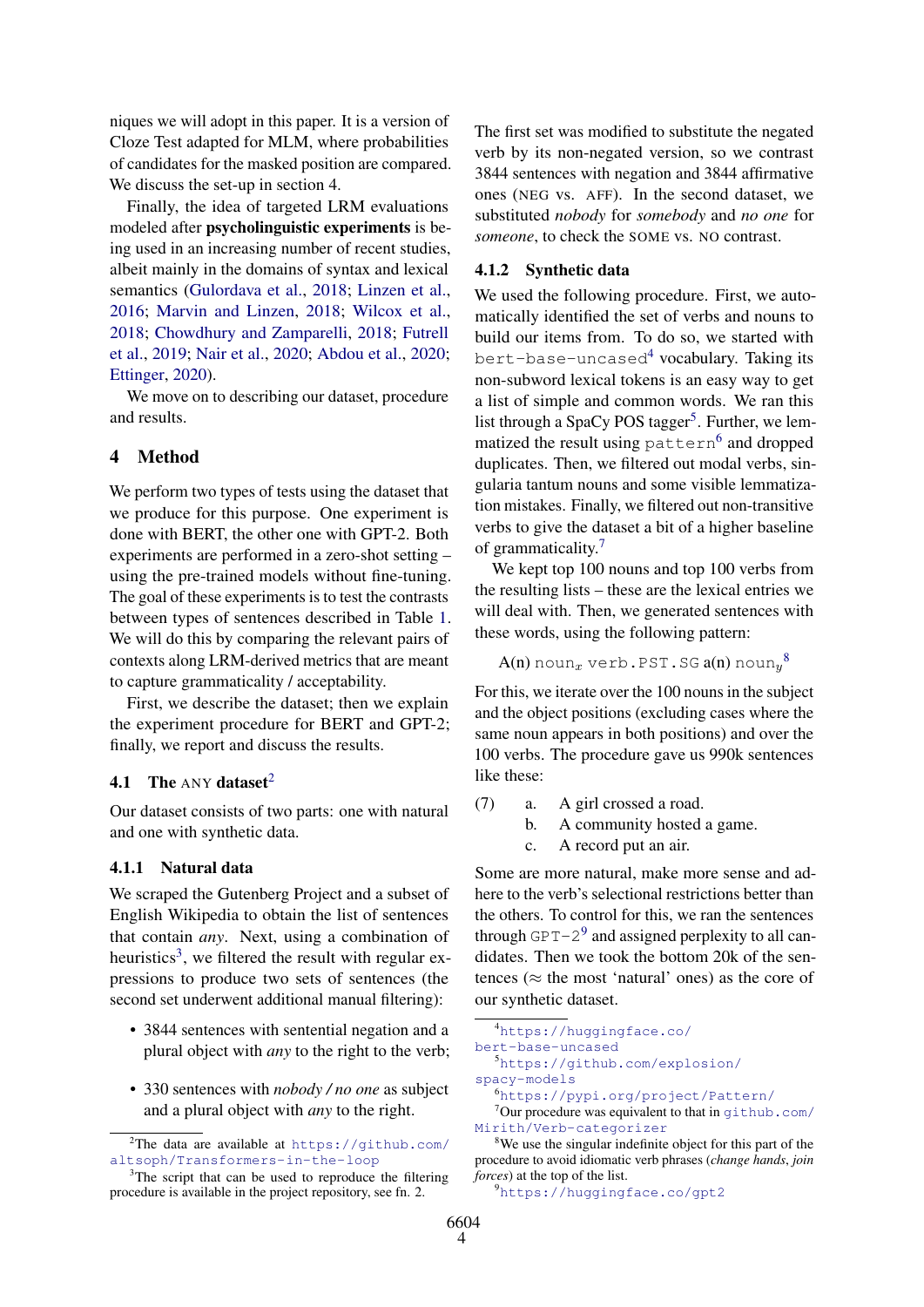We tried to approximate the 'naturalness' of examples by a combination of measures. We rely on insights from different models (GPT-2, BERT, corpus-based statistical insights into verb transitivity) on different stages of the dataset creation. Still, some sentences sound intuitively 'weird'. We do not see this as a problem though – we will not rely directly on the naturalness of individual examples, rather we will measure the effect of the NPI across the dataset (as is common practice when working with synthetic data – see, for example, [Geiger et al.](#page-8-16) [2020,](#page-8-16) [2021\)](#page-8-23). The amount of the examples will allow us to generalize across varying parts of the sentences to make sure that the results can be attributed to the parts we are interested in: items responsible for the polarity of the sentence. The quantity of test items is crucial for reproducing psycholinguistic experiments on LRMs – while in the former one sentence gives rise to a number of observations when different human participants make a judgment, in the latter one test sentence gives one observation only.

With this in mind, we use the 20k sentences produced by the previous steps to build the parts of our synthetic dataset. Each of the sentences has a pluralized (not singular anymore!) object in combination with *any*: any roads. The subject type varies in different datasets comprising our synthetic data. Here is what we end up with:

• 12 datasets 20k sentences each: AFF (8-a); NEG (8-b); SOME (8-c); NO; MANY; FEW; MORE THAN 5; FEWER THAN 5; AT LEAST 5; AT MOST 5; EXACTLY 5; BETWEEN 5 AND 10;

- 2 datasets 8230 sentences each: SOMEBODY / SOMEONE / SOMETHING (8-d); NOBODY / NO ONE / NOTHING (replacing the whole subject, duplicates deleted)
- (8) a. A girl crossed any roads.
	- b. A girl didn't cross any roads.
	- c. Some girls crossed any roads.
	- d. Somebody crossed any roads.

Overall, sentences in all parts of our dataset vary in the type of context it instantiates (simple affirmative, negation, different quantifiers) – but all sentences contain *any* in the object position in combination with a plural noun.

The next two subsections explain the metrics derived from the two model we study, stemming from

the differences in their architecture and training objectives.

# 4.2 BERT: Cloze Test

The Cloze Test on BERT is very similar to that described in [\(Warstadt et al.,](#page-9-1) [2019\)](#page-9-1). In each of the sentences in the dataset, we mask *any* and ask BERT for predictions for the masked position:

[CLS] Few girls crossed [MASK] roads . [SEP]

We extract the probability that BERT assigns to *any* in the masked position, as well as the rank of *any* in BERT vocabulary sorted by the probability in the masked position.

Further, we compare these values between conditions (= different types of contexts). The comparison between a pair of conditions will be expressed as the percentage of sentences in our dataset where *any* got a higher probability in the first condition compared to the probability of *any* in the corresponding sentence in the second condition. The same for the rank of *any* instead of probability. For example,  $\langle AFF: NEG \rangle : 0.12\%$  reads as: in 0.12% of the dataset, *any* got a higher probability (or a higher rank) in an affirmative sentence compared to the corresponding sentence with negation. Intuitively: that most of the time, a sentence with negation makes a better environment for *any* than the minimally different affirmative sentence.

#### 4.3 GPT-2: Perplexity difference

In this test, for each sentence in the dataset, we calculate perplexity of this sentence (9-a) according to the GPT-2 model – and perplexity of that same sentence with *any* deleted (9-b):

(9) a. Few girls crossed any roads.

b. Few girls crossed roads.

We take the difference between these perplexity values normalized by the number of tokens as our measure of how much the presence of *any* affects the 'naturalness' of each particular sentence.

As before, we compare these values for different conditions. For example,  $\langle AFF: NEG \rangle : 0.25\%$ reads as: in 0.25% of sentences, the presence of *any* leads to a smaller increase in perplexity for the affirmative sentence, compared to the analogous negative sentence. That is, most of the time the presence of *any* worsens affirmative sentences a lot, while the corresponding negative one – less so.

This is the closest possible LM analogue of the acceptability judgment experiments like [\(Alexan-](#page-8-6)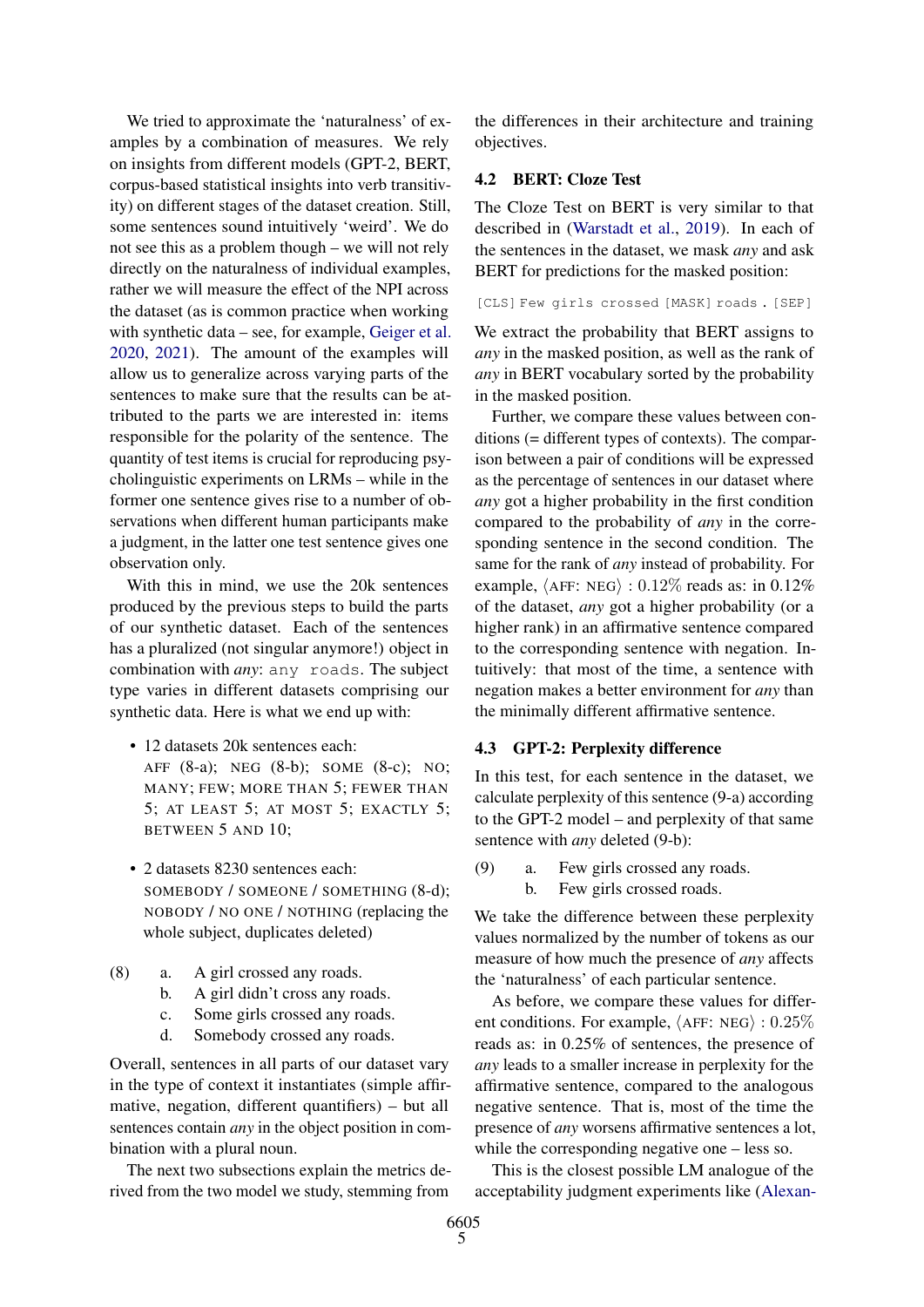<span id="page-5-0"></span>

| bert <any> probs</any> |      |      |          |     |      |       |      |         | gpt <any> scores</any> |     |     |       |           |                  |         |     |                                             |      |         |      |         |       |     |     |     |
|------------------------|------|------|----------|-----|------|-------|------|---------|------------------------|-----|-----|-------|-----------|------------------|---------|-----|---------------------------------------------|------|---------|------|---------|-------|-----|-----|-----|
| many                   | 0%   | 21%  | 45%      | 27% | 30%  | 24%   | 17%  | 16%     | $1\%$                  | 0%  | 1%  | 0%    | many -    | 0%               | 11%     |     | 14% 10%                                     | 5%   | 3%      | 3%   | 1%      | 0%    | 0%  | 0%  | 0%  |
| some                   | 79%  | 0%   | 57%      | 43% | 50%  | 39%   | 33%  | 30%     | 2%                     | 1%  | 2%  | 1%    | some -    | 89%              | 0%      | 25% | 23%                                         | 14%  | 10%     | 9%   | 3%      | 1%    | 0%  | 0%  | 0%  |
| aff                    | 55%  | 43%  | 0%       | 40% | 44%  | 37%   | 33%  | 26%     | 3%                     | 2%  | 1%  | 0%    | aff.      | 86%              | 75%     | 0%  | 48%                                         | 38%  | 34%     | 29%  | 13%     | 5%    | 2%  | 0%  | 0%  |
| between                | 73%  | 57%  | 60%      | 0%  | 59%  | 40%   | 32%  | 28%     | 1%                     | 1%  | 2%  | $1\%$ | between - | 90%              | 77%     | 52% | 0%                                          | 30%  | 26%     | 13%  | 3%      | 1%    | 2%  | 0%  | 0%  |
| more                   | 70%  | 50%  | 56%      | 41% | 0%   | 31%   | 26%  | 19%     | 0%                     | 1%  | 1%  | 0%    | more -    | 95%              | 86%     | 62% | 70%                                         | 0%   | 41%     | 29%  | 6%      | 1%    | 2%  | 0%  | 0%  |
| least                  | 76%  | 61%  | 63%      | 60% | 69%  | 0%    | 43%  | 33%     | 0%                     | 1%  | 2%  | 1%    |           | least $-97%$     | 90%     | 66% | 74%                                         | 59%  | 0%      | 37%  | 9%      | 2%    | 2%  | 0%  | 0%  |
| most                   | 83%  | 67%  | 67%      | 68% | 74%  | 57%   | 0%   | 38%     | 1%                     | 1%  | 2%  | 1%    |           | $most - 97%$     | 91%     |     | 71% 87%                                     | 71%  | 63%     | 0%   | 11%     | 2%    | 2%  | 0%  | 0%  |
| exactly                | 84%  | 70%  | 74%      | 72% | 81%  | 67%   | 62%  | 0%      | 1%                     | 2%  | 1%  | 1%    | exactly - | 99%              | 97% 87% |     | 97%                                         | 94%  | 91% 89% |      | 0%      | 9%    | 4%  | 1%  | 0%  |
| fewer                  | 99%  | 98%  | 97%      | 99% | 100% | 100%  | 99%  | 99%     | 0%                     | 36% | 7%  | 7%    |           | fewer - 100% 99% |         | 95% | 99%                                         | 99%  | 98%     | 98%  | 91%     | 0%    | 17% | 5%  | 1%  |
| few                    | 100% | 99%  | 98%      | 99% | 99%  | 99%   | 99%  | 98%     | 64%                    | 0%  | 9%  | 9%    |           |                  |         |     | few - 100% 100% 98% 98% 98%                 |      | 98% 98% |      | 96%     | 83%   | 0%  | 13% | 3%  |
| no                     | 99%  | 98%  | 99%      | 98% | 99%  | 98%   | 98%  | 99%     | 93%                    | 91% | 0%  | 41%   |           |                  |         |     | mo - 100% 100% 100% 100% 100% 100% 100% 99% |      |         |      |         | 95%   | 87% | 0%  | 15% |
| $nea -$                | 100% | 99%  | 100% 99% |     | 100% | 99%   | 99%  | 99%     | 93%                    | 91% | 59% | 0%    |           |                  |         |     |                                             |      |         |      |         |       |     | 85% | 0%  |
|                        | many | Some | ☆        |     | more | least | most | etactly | <b>Keylet</b>          |     | ę,  | RB    |           | many             | Some    | ☆   |                                             | more | Rast    | most | etacchy | Fewer | Key |     |     |
|                        |      |      |          |     |      |       |      |         |                        |     |     |       |           |                  |         |     |                                             |      |         |      |         |       |     |     |     |

(a) BERT-prob comparison across conditions (b) GPT-PPL-diff comparison across conditions

Figure 1: LRM experiment results

[dropoulou et al.,](#page-8-6) [2020\)](#page-8-6), which measure the differences between acceptability scores with and without *any* for different types of contexts.

# 5 Results of model evaluation

We will discuss results from BERT and GPT-2 together, because they mostly agree.

One general result that allows us to limit our attention to one of the two BERT metrics is that BERT rank and BERT probability produce the same order on all condition pairs of interest except for one ( $\langle$ AT MOST, AT LEAST $\rangle$ ) and we will only discuss BERT probabilities in this section.

The 20k synthetic data results are summarized in Fig. [1.](#page-5-0) The conditions in the 20k results are sorted for readability. 8k synthetic data results: ⟨NO-, SOME-⟩: 99.76% (BERT-prob); 99.56% (GPT-PPL-diff).

In short, all predictions based on psycholinguistic evidence discussed in section 2 (Table [1\)](#page-2-0) are confirmed by our LRM data.

As a sanity check, we compare these results with the results of the same procedure on our natural dataset, and they are very similar: ⟨NEG, AFF⟩: 97.21% (BERT-prob), 97.17% (GPT-PPL-diff); ⟨NO-, SOME-⟩: 98.29% (BERT-prob), 96.98% (GPT-PPL-diff).

The take home message from these results is that LRMs can tell between negative and positive polarity, as well as between different types of contexts by their monotonicity, as measured by NPI acceptability. Moreover, what is encoded is a subjective version of the relevant property, similar to what is reflected in graded non-categorical

judgments seen in psycholinguistic experiments.

Establishing this, first of all, helps us make more sense of the metrics derived from such models and helps draw a more accurate line between noise and meaningful output. Second, it encourages a closer tie between experiments with humans and with LRMs: LRMs encode a snapshot of numerous subjective linguistic intuitions, and maybe we can use LRMs to get indirect access to speakers' shared intuitions as a source of new theoretically relevant linguistic generalisations. The next section is a pilot attempt in this direction. We establish a new generalization looking at LRM data – and then confirm it in a psycholinguistic experiment.

# 6 Next step: Cardinality dependency

For the conditions which involve numerals we left one parameter unexplored so far, namely, the numeral itself. In this section, we look at the dependency between NPI acceptability and the numeral.

There is no experimental data on this. Theoretical literature tentatively suggests that the higher the numeral, the less acceptable an NPI in its scope (Crnič, [2014\)](#page-8-5):

(10) Exactly two of the boxes contain anything

(11)  $\frac{?}{?}$  Exactly 98 of the boxes contain anything

However, the judgments are subtle and theoretical discussion still waits for an empirical basis. Let us look at our conditions with numerals (apart from BETWEEN – we set it aside as too complicated). For each of the conditions, we keep everything constant apart from the numeral and check the effect the numeral has on NPI acceptability.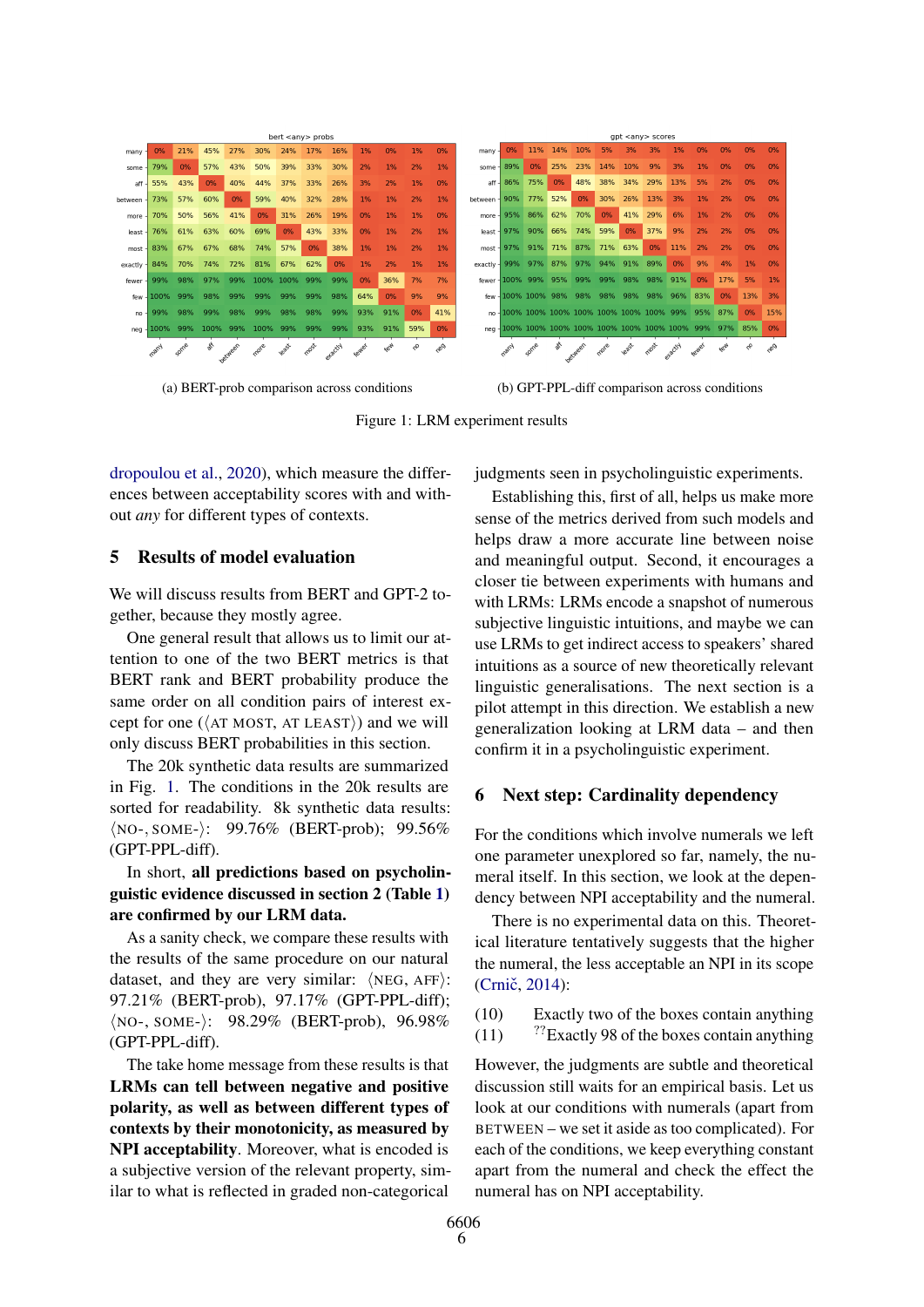#### 6.1 As seen in LRMs

We looked at numerals with these numeric values: [2−20, 30, 40, 50, 60, 70, 80, 90]. As before, we made pair-wise comparisons between sentences in our synthetic dataset that differ only in the numeral it contains. The measures are the same as before.

Both models show an upward trend: the higher the numeral, the worse the context becomes for *any*. This tendency is shown on Fig. [2.](#page-6-0)

The lines show comparison between sentence pairs in which the second one has a numeral higher than the one in the first sentence by  $n$ , where  $n$  is plotted on the  $x$  axis (so, 10 on the  $x$  axis comprises all pairs that differ by  $10 - \langle 2, 12 \rangle, \langle 3, 13 \rangle$ ...). On y, we show the percentage of pairs in which the first sentence showed higher probability of *any* than the second one.

<span id="page-6-0"></span>

Figure 2: The effect of numeral on any.

The effect of the numeral on the NPI acceptability can be sometimes quite strong: to the point of flipping the 'better NPI licenser' relation in a pair of contexts. For example, this is the case for AT LEAST and MORE THAN in BERT. They have the same logical monotonicity profile (both UE). However, we can find a pair of numerals such that flipping them orders the resulting contexts differently:

> AT LEAST  $2 >$  MORE THAN 70: 94% MORE THAN  $2 >$  AT LEAST 70: 68%

Let us check the effect of numeral on humans, as well as a licensing flip due to the numeral.

#### 6.2 In humans

For the ease of comparison between our LRM experiment data in the previous section and the experiment on human participants, we formulate the latter as a forced-choice task.

The participants saw pairs of sentences and were instructed to pick the one that is more grammatical. The study has a 2x2 design with these factors:

- NUMERAL: *five* vs. *seventy*
- QUANTIFIER: *at least* vs. *more than*

This gives six forced-choice test conditions:

*at least five* vs. *at least seventy at least five* vs. *more than five at least five* vs. *more than seventy at least seventy* vs. *more than five at least seventy* vs. *more than seventy more than five* vs. *more than seventy*

These prefixes were used to generate pairs of sentences using patterns from the 20k synthetic dataset. We randomly selected 50 out of the 20k patterns, which results in 2500 pattern pairs. With 6 test conditions, this amounts to 15k unique test items.

We used Toloka to recruit self-reported native speakers of English for this experiment.<sup>[10](#page-6-1)</sup> They were allowed to complete the full task after they passed a test with 10 control items with 7 or more correctly identified grammatical sentences.

In the main part of the task, each participant saw 38 pairs of sentences: 22 were filler/control items and 16 test items. All participants saw the same filler/control items (random order), test items were taken from the pool of 15k test items in random order and evaluated with no overlap.

In total, 968 participants were recruited. We filtered out the data from those who gave wrong answers to more than 30% of the filter/control items in the main part of the task. We were left with 656 participants (= 10496 test items; more than a 2/3 of our pool of test items). Fig. [3](#page-7-0) shows the results of the experiment. We used the binomial test to analyze the data. The boxes in the plot show the 95% confidence interval.

Result #1: The effect of the numeral is confirmed both within and across the two types of contexts (lines 1, 6, 9 and 10 in Fig. [3\)](#page-7-0). Result #2: AT LEAST and MORE THAN are not ordered with respect to each other (lines 7 and 8). It is possible to find a particular numeral where the difference reaches significance (line 2), but overall there is no clear order. Result #3: Our data do not show a statistically significant flip between contexts with different numeral values. Even though one side of the flip is there (line 3), the flip of this pair did not reach significance (line 5).

<span id="page-6-1"></span><sup>10</sup><https://toloka.ai/ready-to-go/>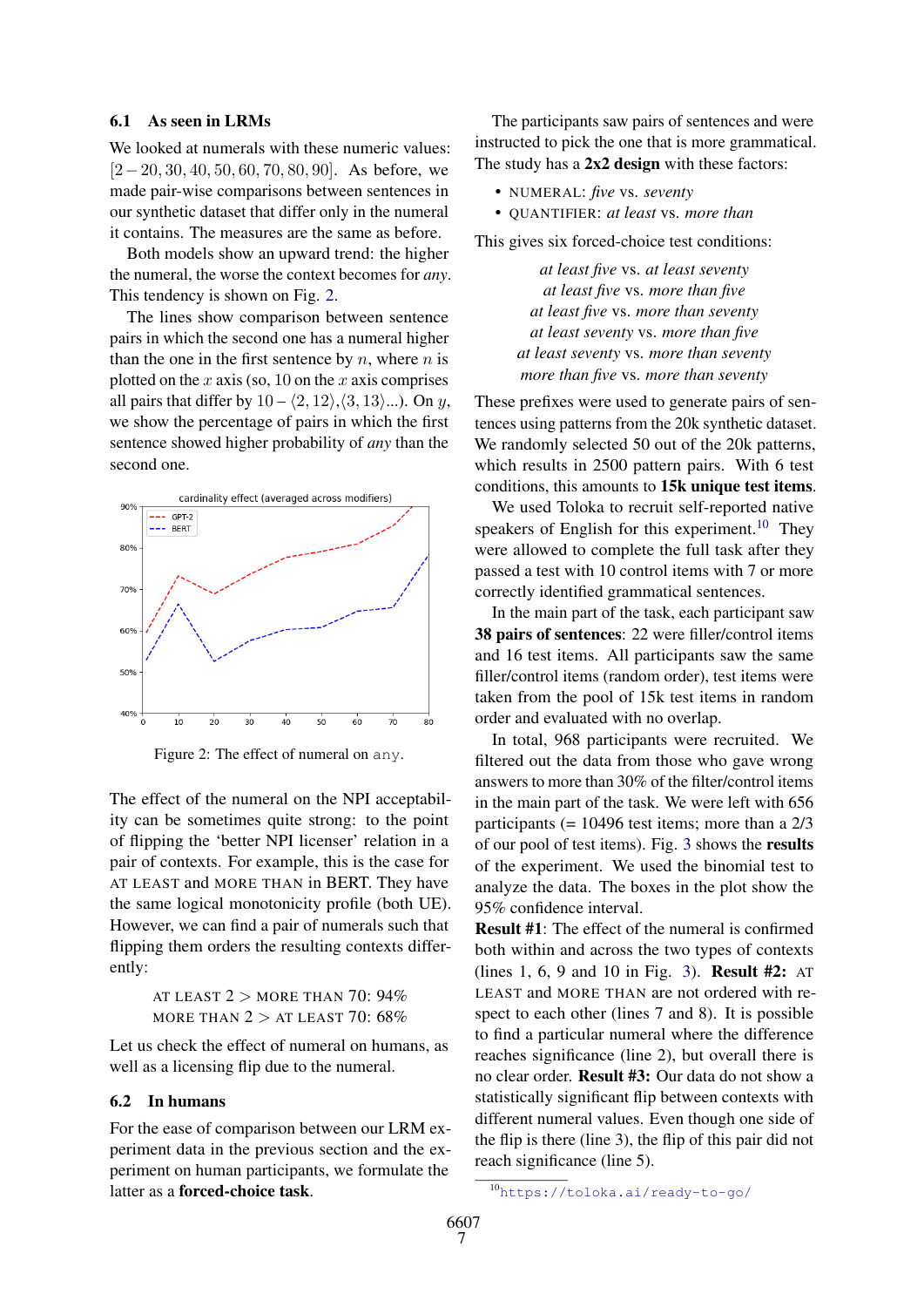<span id="page-7-0"></span>

Figure 3: Human judgments of *any*-acceptability

Conclusion: The results are generally in line with the trend observed in section 6: the higher the numeral, the worse the context gets for an NPI. This is the first experimental confirmation of this effect, to the best of our knowledge. It is noteworthy that we first found it via LRM – and then confirmed it with human participants.

A more specific result of this effect – what we call a 'flip' – is seen in our data as a tendency, but the effect did not reach significance. It could be an LRM artifact – or the lack of it could be an artifact of our experiment. A different choice of numerals or a higher number of participants could sharpen these results. We leave this for future work.

### 7 Discussion and outlook

Our experiments provide solid support for an approach under which LRM performance is compared directly to psycholinguistic data rather than to predictions of a linguistic theory. This opens up prospects for research that will result in a more empirically grounded picture of where the limits of LRM abilities lie.

Our results tell us something new about LRMs but also suggest that LRMs can be included in the experimental loop of theoretical semantics alongside with traditional experiments. To pilot this idea, we conducted an experiment on the effect of the numeral on NPI acceptability. We confirmed our LRM findings in a parallel psycholinguistic study.

In this paper, we only explore the connection between behavioral experiments and LRM-derived metrics. What about online measures in psycholinguistic studies? Can we find a usable analogue to, for example, eye-tracking or reaction times in selfpaced reading studies – that is, studies that tell us which parts of input are important in processing? One obvious LRM-based candidate is attention.

We took a preliminary look at BERT attention distribution in sentences with *any* in an attempt to identify the attention head that contributes most to monotonicity-via-NPIs (see [Voita et al.](#page-9-11) [2019](#page-9-11) for a discussion of attention head specialization). To factor out linear position, we focused on the natural part of our dataset. We took the sentences that contained both a quantifier with a clear monotonicity profile (*somebody*, *nobody*, *someone* etc.) and *any*; calculated attention from *any* to the quantifier for every layer and every attention head and averaged it across sentences. Then we sorted the results and went through the top of the resulting list.

We found that the attention head (6,2) of bert-base-uncased model – 6th layer, attention head 2 – seems to specialize in precisely what we are looking for. Saliency maps below show that in a variety of contexts beyond the ones we checked for the purposes of this paper, monotonicity-affecting items are highlighted – buttressing the hypothesis that monotonicity is important for NPI licensing (*without*, *do*-support in a question, *if*, lexical negation):



Additionally, this attention head reflects the role of the numeral in NPI licensing that we established in section 6: in all contexts with numerals that we looked at, a lot of attention goes from *any* to both the quantifier (say, *exactly*) and the numeral that comes with it. Moreover, the higher the numeral, the more attention goes to it, compared to the amount of attention that goes to the quantifier:

[CLS] exactly two games told any stories . [SEP] [CLS] exactly ninety games told any stories . [SEP]

More work is needed to verify and interpret these patterns systematically and compare them to other attribution measures and to online metrics in psycholinguistic studies.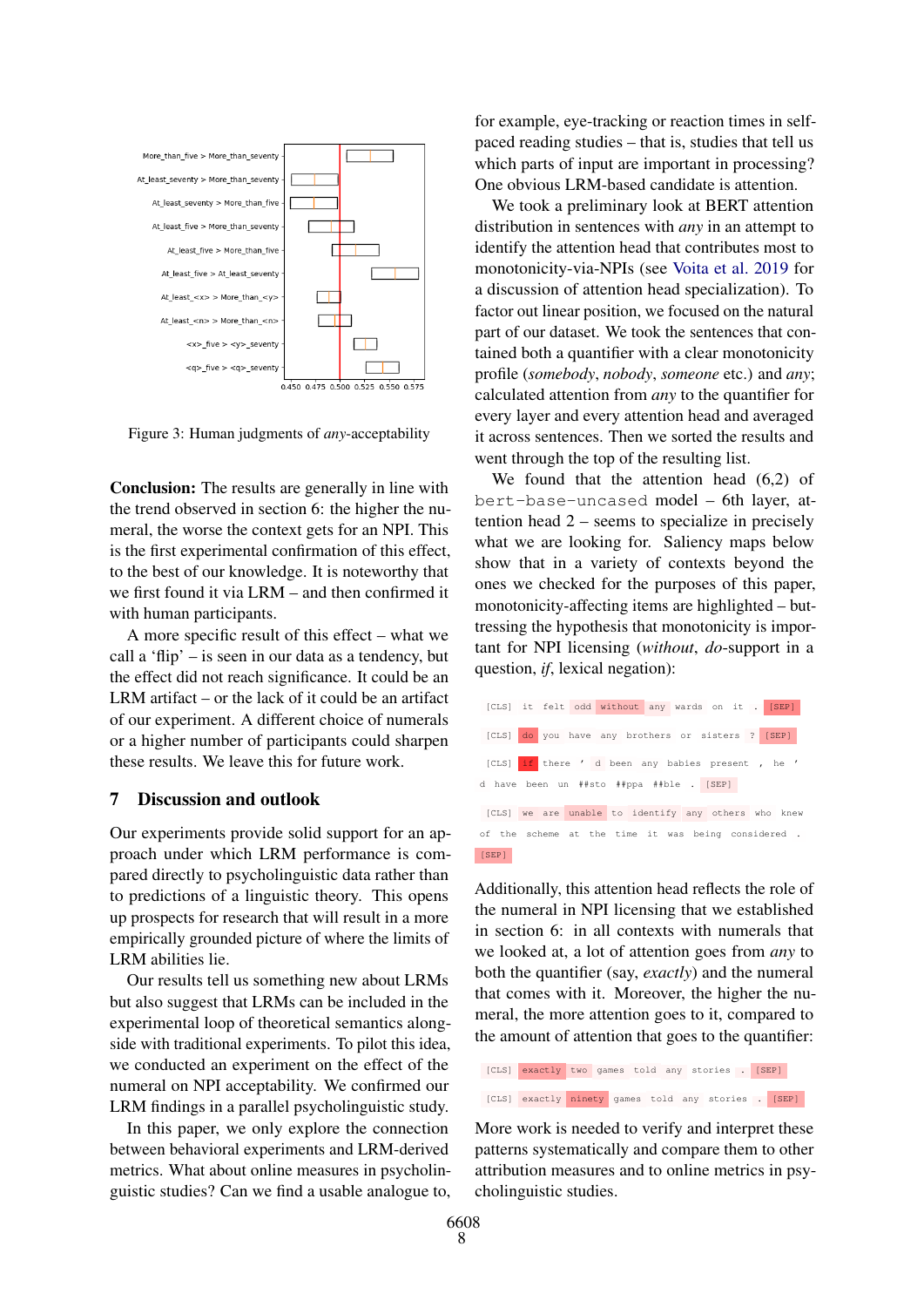# Acknowledgements

We thank the anonymous ARR reviewers; the audience and organizers of the CNRS Seminar on the Interactions between Formal and Computational Linguistics; Toloka team for the help with the human assessment study. We also thank Alexandre Cremers, Ekaterina Garmash, Borislav Kozlovskii, Rick Nouwen, and Denis Paperno for the discussions of our ideas and earlier versions of the paper.

# References

- <span id="page-8-21"></span>Mostafa Abdou, Vinit Ravishankar, Maria Barrett, Yonatan Belinkov, Desmond Elliott, and Anders Søgaard. 2020. [The sensitivity of language models](https://doi.org/10.18653/v1/2020.acl-main.679) [and humans to Winograd schema perturbations.](https://doi.org/10.18653/v1/2020.acl-main.679) In *Proceedings of the 58th Annual Meeting of the Association for Computational Linguistics*, pages 7590– 7604.
- <span id="page-8-6"></span>Stavroula Alexandropoulou, Lisa Bylinina, and Rick Nouwen. 2020. Is there 'any' licensing in non-DE contexts? An experimental study. In *Proceedings of Sinn und Bedeutung*, volume 24, pages 35–47.
- <span id="page-8-10"></span>Chris Barker. 2018. Negative polarity as scope marking. *Linguistics and philosophy*, 41(5):483–510.
- <span id="page-8-2"></span>Marco Baroni. 2021. On the proper role of linguistically-oriented deep net analysis in linguistic theorizing. *arXiv preprint arXiv:2106.08694*.
- <span id="page-8-11"></span>Emmanuel Chemla, Vincent Homer, and Daniel Rothschild. 2011. Modularity and intuitions in formal semantics: The case of polarity items. *Linguistics and Philosophy*, 34(6):537–570.
- <span id="page-8-19"></span>Shammur Absar Chowdhury and Roberto Zamparelli. 2018. RNN simulations of grammaticality judgments on long-distance dependencies. In *Proceedings of the 27th international conference on computational linguistics*, pages 133–144.
- <span id="page-8-5"></span>Luka Crnič. 2014. Non-monotonicity in NPI licensing. *Natural Language Semantics*, 22(2):169–217.
- <span id="page-8-12"></span>Milica Denic, Vincent Homer, Daniel Rothschild, and ´ Emmanuel Chemla. 2020. The influence of polarity items on inferential judgments. Submitted.
- <span id="page-8-0"></span>Jacob Devlin, Ming-Wei Chang, Kenton Lee, and Kristina Toutanova. 2019. BERT: Pre-training of deep bidirectional transformers for language understanding. In *NAACL-HLT*.
- <span id="page-8-22"></span>Allyson Ettinger. 2020. What BERT is not: Lessons from a new suite of psycholinguistic diagnostics for language models. volume 8, pages 34–48. MIT Press.
- <span id="page-8-7"></span>Gilles Fauconnier. 1975. Polarity and the scale principle. In *Proceedings of Chicago Linguistc Society 11*, pages 188–99.
- <span id="page-8-20"></span>Richard Futrell, Ethan Wilcox, Takashi Morita, Peng Qian, Miguel Ballesteros, and Roger Levy. 2019. [Neural language models as psycholinguistic subjects:](https://doi.org/10.18653/v1/N19-1004) [Representations of syntactic state.](https://doi.org/10.18653/v1/N19-1004) In *Proceedings of the 2019 Conference of the North American Chapter of the Association for Computational Linguistics: Human Language Technologies, Volume 1 (Long and Short Papers)*, pages 32–42.
- <span id="page-8-23"></span>Atticus Geiger, Hanson Lu, Thomas Icard, and Christopher Potts. 2021. Causal abstractions of neural networks. *arXiv preprint arXiv:2106.02997*.
- <span id="page-8-16"></span>Atticus Geiger, Kyle Richardson, and Christopher Potts. 2020. Neural natural language inference models partially embed theories of lexical entailment and negation. In *Proceedings of the Third BlackboxNLP Workshop on Analyzing and Interpreting Neural Networks for NLP*, pages 163–173.
- <span id="page-8-1"></span>Bart Geurts. 2003. Reasoning with quantifiers. *Cognition*, 86(3):223–251.
- <span id="page-8-9"></span>Anastasia Giannakidou. 1998. *Polarity sensitivity as (non) veridical dependency*, volume 23. John Benjamins Publishing.
- <span id="page-8-4"></span>Yoav Goldberg. 2019. Assessing BERT's syntactic abilities. *arXiv preprint arXiv:1901.05287*.
- <span id="page-8-17"></span>Kristina Gulordava, Piotr Bojanowski, Edouard Grave, Tal Linzen, and Marco Baroni. 2018. [Colorless green](https://doi.org/10.18653/v1/N18-1108) [recurrent networks dream hierarchically.](https://doi.org/10.18653/v1/N18-1108) In *Proceedings of the 2018 Conference of the North American Chapter of the Association for Computational Linguistics: Human Language Technologies, Volume 1 (Long Papers)*, pages 1195–1205.
- <span id="page-8-13"></span>Jennifer Hu, Jon Gauthier, Peng Qian, Ethan Wilcox, and Roger Levy. 2020. A systematic assessment of syntactic generalization in neural language models. In *Proceedings of the 58th Annual Meeting of the Association for Computational Linguistics*, pages 1725–1744.
- <span id="page-8-15"></span>Jaap Jumelet, Milica Denic, Jakub Szymanik, Dieuwke Hupkes, and Shane Steinert-Threlkeld. 2021. [Lan](http://arxiv.org/abs/2105.13818)[guage models use monotonicity to assess NPI licens](http://arxiv.org/abs/2105.13818)[ing.](http://arxiv.org/abs/2105.13818) *CoRR*, abs/2105.13818.
- <span id="page-8-14"></span>Jaap Jumelet and Dieuwke Hupkes. 2018. Do language models understand anything? on the ability of lstms to understand negative polarity items. In *BlackboxNLP@ EMNLP*.
- <span id="page-8-8"></span>William A Ladusaw. 1979. *Polarity sensitivity as inherent scope relations*. Ph.D. thesis, Austin, TX: University of Texas at Austin.
- <span id="page-8-3"></span>Tal Linzen and Marco Baroni. 2021. Syntactic structure from deep learning. *Annual Review of Linguistics*, 7:195–212.
- <span id="page-8-18"></span>Tal Linzen, Emmanuel Dupoux, and Yoav Goldberg. 2016. Assessing the ability of LSTMs to learn syntaxsensitive dependencies. In *Transactions of the Association for Computational Linguistics*, volume 4, pages 521–535. MIT Press.